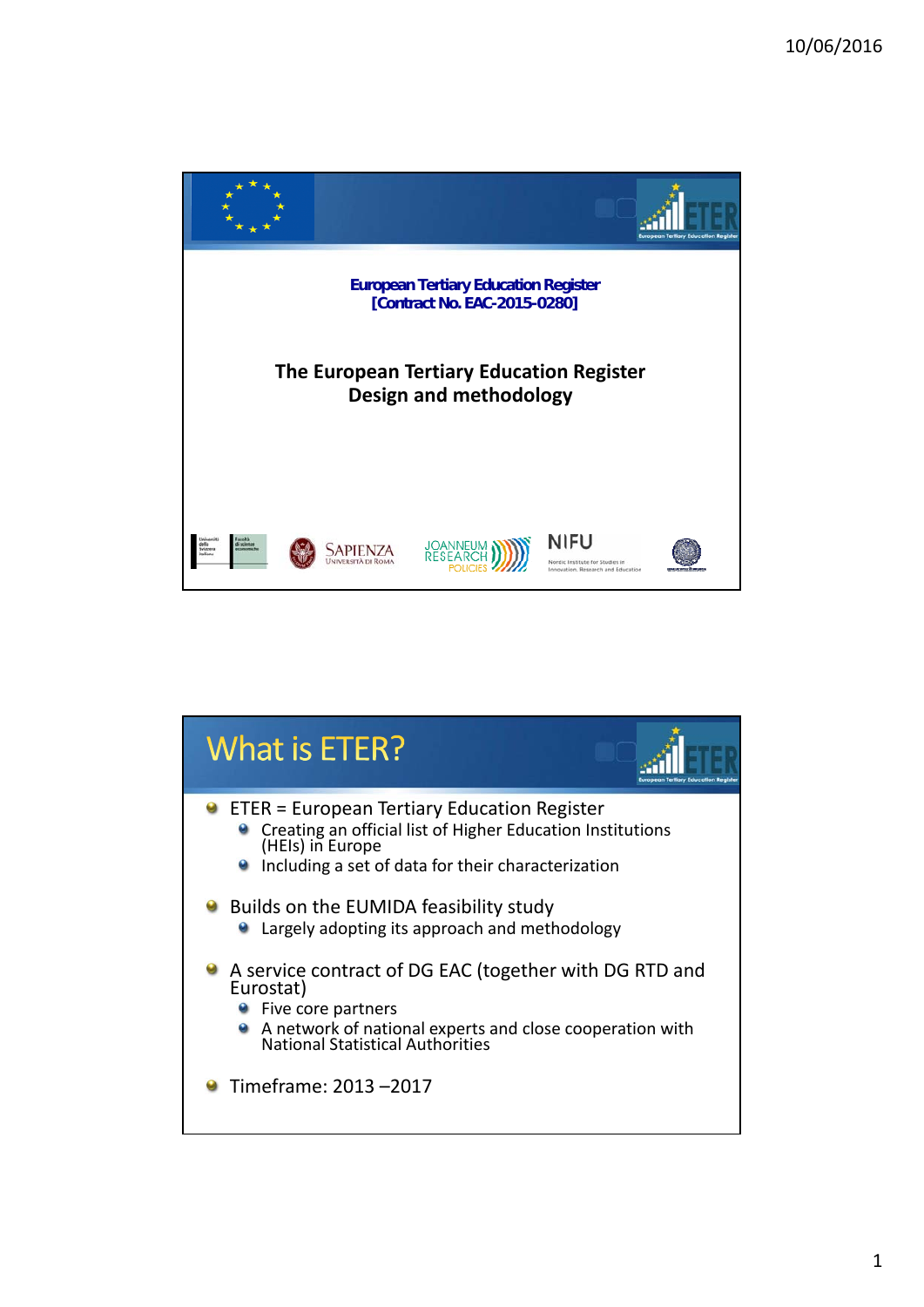

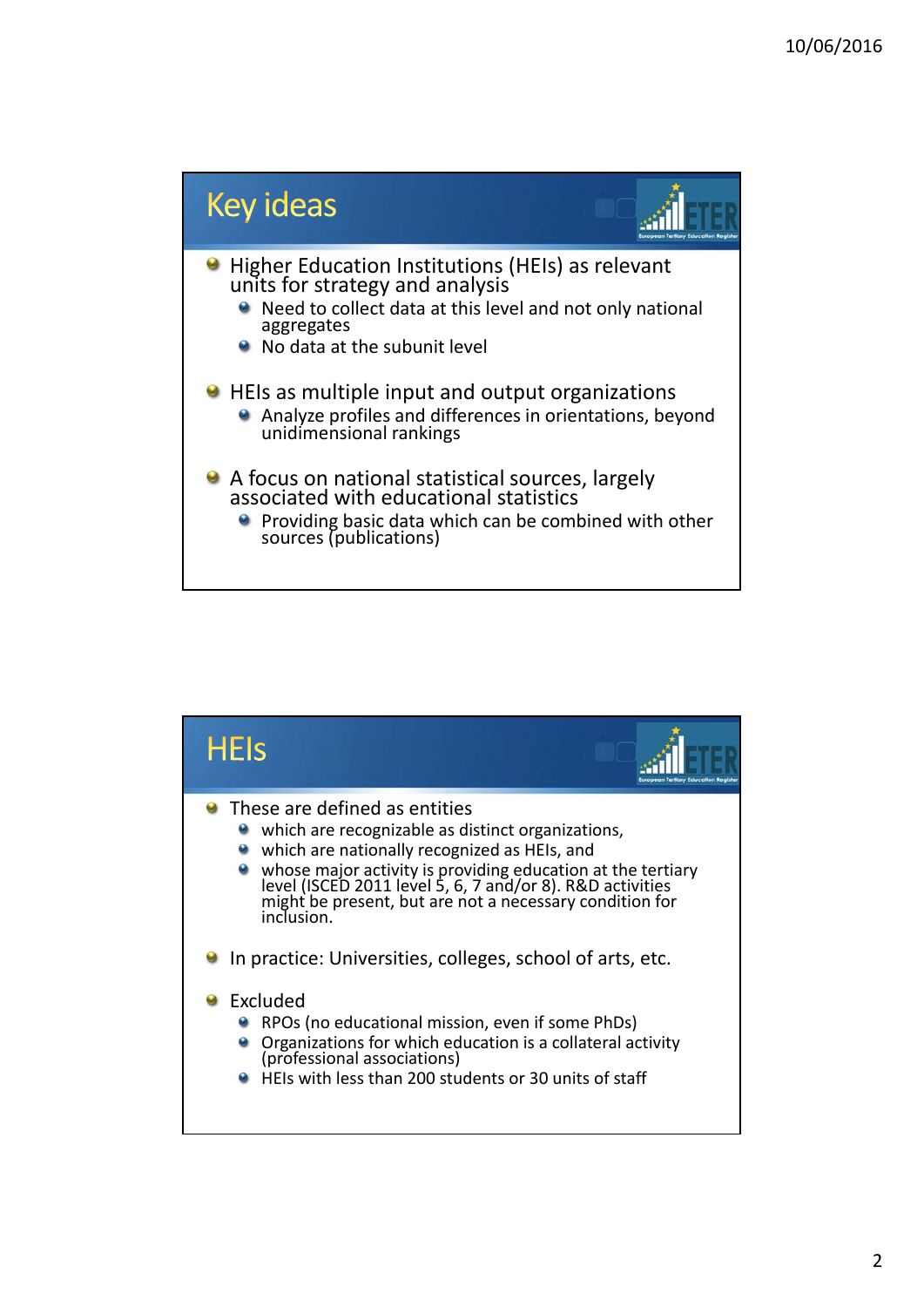

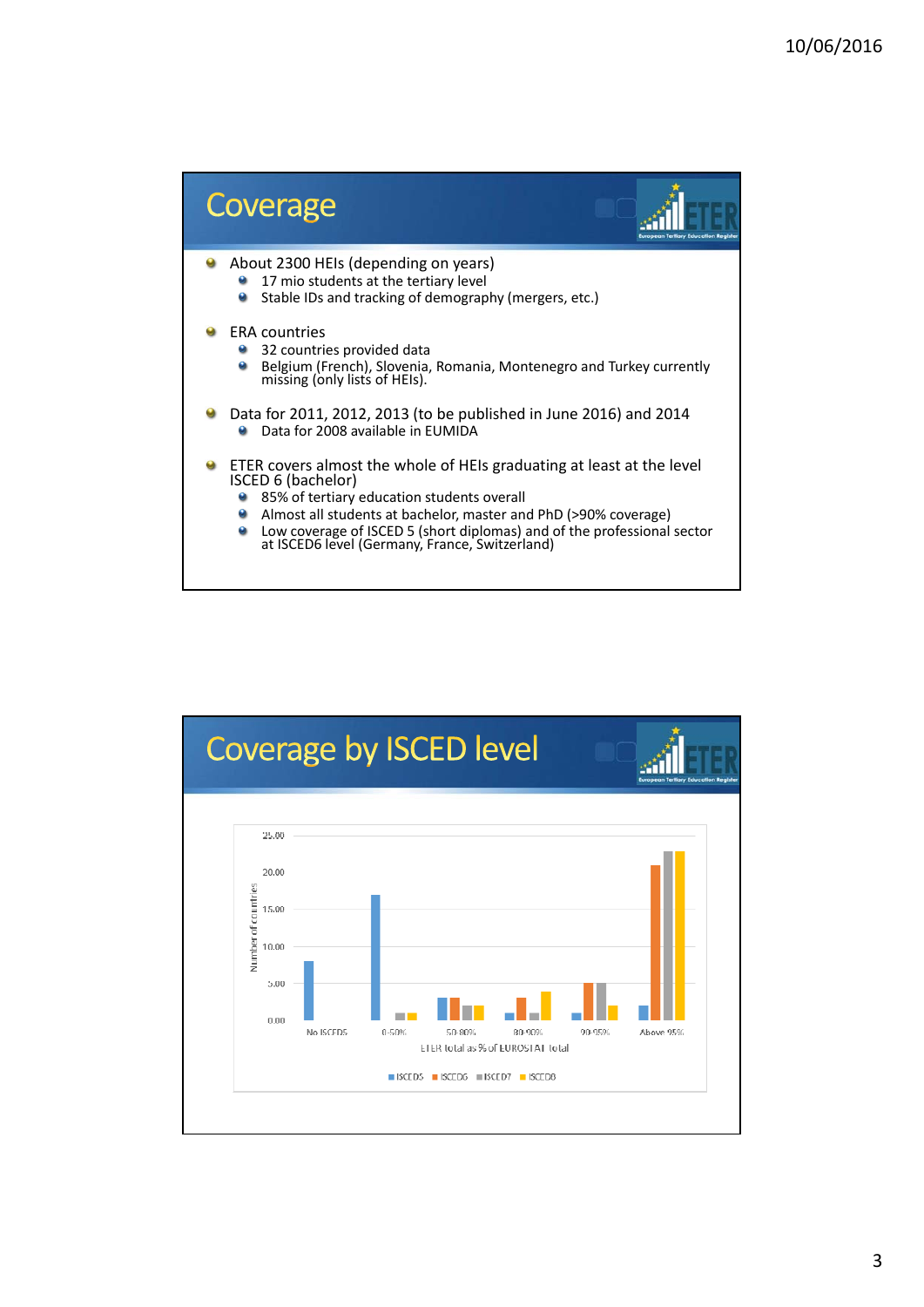

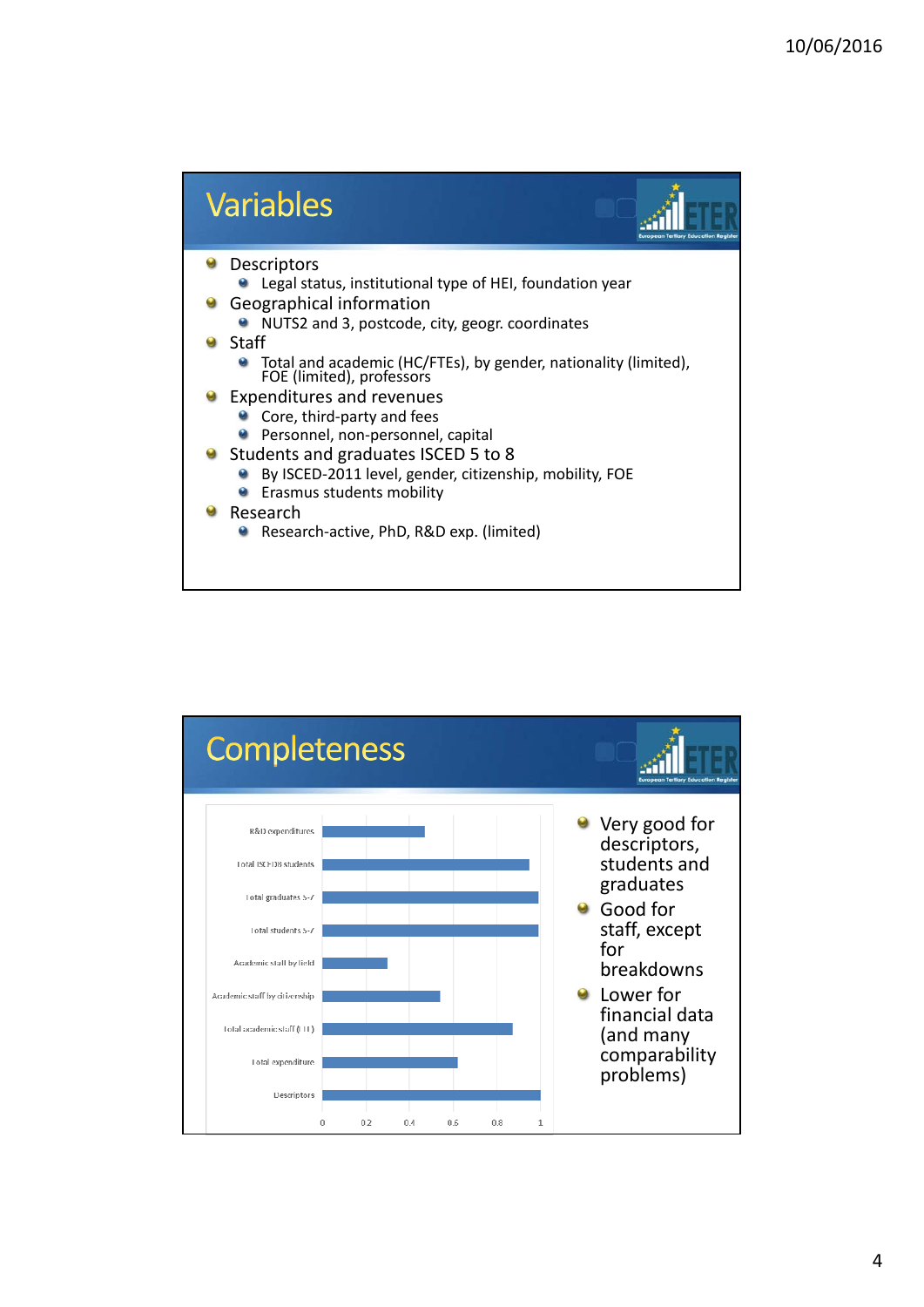

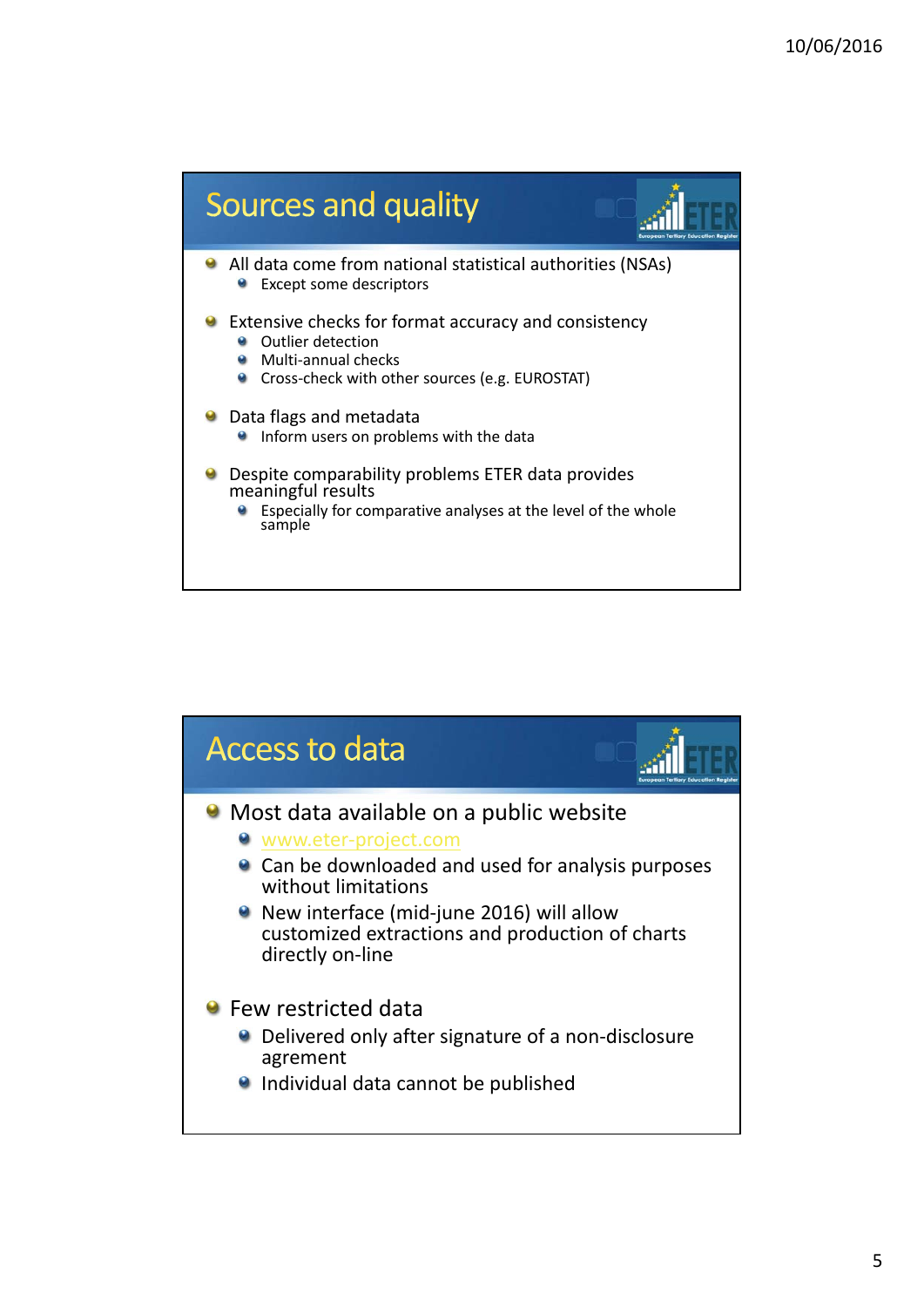

| <b>ETER</b>       | <sup>t</sup> HEI free<br>Q Choose your HEI data<br><b>OFTER in a nutshell +</b> |                                     |                                                       |                                              | <b>Hello ETER Test</b>                             |                                               | л | Logout |  |
|-------------------|---------------------------------------------------------------------------------|-------------------------------------|-------------------------------------------------------|----------------------------------------------|----------------------------------------------------|-----------------------------------------------|---|--------|--|
|                   |                                                                                 | Choose your HEI data                |                                                       |                                              |                                                    |                                               |   |        |  |
| Year              | 1. Choose Year(s) and Country(ies)                                              | Country                             | Search text                                           |                                              |                                                    |                                               |   |        |  |
| $2013 \times$     |                                                                                 | Belgium X                           |                                                       |                                              |                                                    | Your search expression (minimum 4 characters) |   |        |  |
|                   | 1 Search HEI data Q<br>м                                                        | Select your variables <sup>62</sup> | <b>3.</b> Display and export settings <b>Q</b>        |                                              | <b>14a.</b> Tables and Visualizations <sup>1</sup> | 4b. Export data -                             |   |        |  |
|                   |                                                                                 |                                     |                                                       |                                              |                                                    |                                               |   |        |  |
|                   | Your search returned 23 results.                                                |                                     |                                                       |                                              |                                                    | 5. Export or visualize your data-             |   |        |  |
|                   |                                                                                 |                                     |                                                       |                                              |                                                    |                                               |   |        |  |
| ETER ID Year      | ETER ID                                                                         | National identifier                 | Institution Name                                      | English Institutio                           | Reference year                                     | Country Code                                  |   |        |  |
| Search for your   |                                                                                 |                                     |                                                       |                                              |                                                    |                                               |   |        |  |
| auired data       | BE0058<br><b>BE0057</b>                                                         |                                     | Katholieke Universit<br>Transnationale Univ.          | X011 euven<br>Transnational Unive            | 2013 BE<br>2013 BE                                 |                                               |   |        |  |
| BE0058 2013       |                                                                                 | 3. Select your required variables   | hiversiteit Hasselt                                   | Hasself University                           | 2013 BE                                            |                                               |   |        |  |
| BE0059 2013       | BE0059                                                                          | a                                   |                                                       | Universiteit Antwern Miniversity of Antwern. | 2013 BE                                            |                                               |   |        |  |
| BE0060.2013       | <b>BE0060</b>                                                                   | a                                   |                                                       | 4. Choose display and export                 | 2013 BE                                            |                                               |   |        |  |
| BE0061 2013       | BE0061                                                                          | a                                   | settings<br><b><i><u>INSTRUMENT IN STREET</u></i></b> | <b>LE LONG DE CONSTITUEIRE DE M</b>          | 2013 BE                                            |                                               |   |        |  |
| <b>BE00622013</b> | BE0062                                                                          | a                                   | Arleveldehogeschool                                   | University college A                         | 2013 BE                                            |                                               |   |        |  |
| BE0064.2013       | <b>BE0064</b>                                                                   | $\overline{\mathbf{a}}$             | Erasmushogeschoo                                      | Erasmus University                           | 2013 BE                                            |                                               |   |        |  |
| BE0065 2013       | BE0065                                                                          | a                                   | Groep T - Internatio                                  | Group T-internation                          | 2013 BE                                            |                                               |   |        |  |
| BE00662013        | BE0066                                                                          | a                                   | Hogere Zeevaartsc                                     | Antwerp maritime a                           | 2013 BE                                            |                                               |   |        |  |
|                   | <b>BE0068</b>                                                                   | a                                   | Hogeschool Gent                                       | University College                           | 2013 BE                                            |                                               |   |        |  |